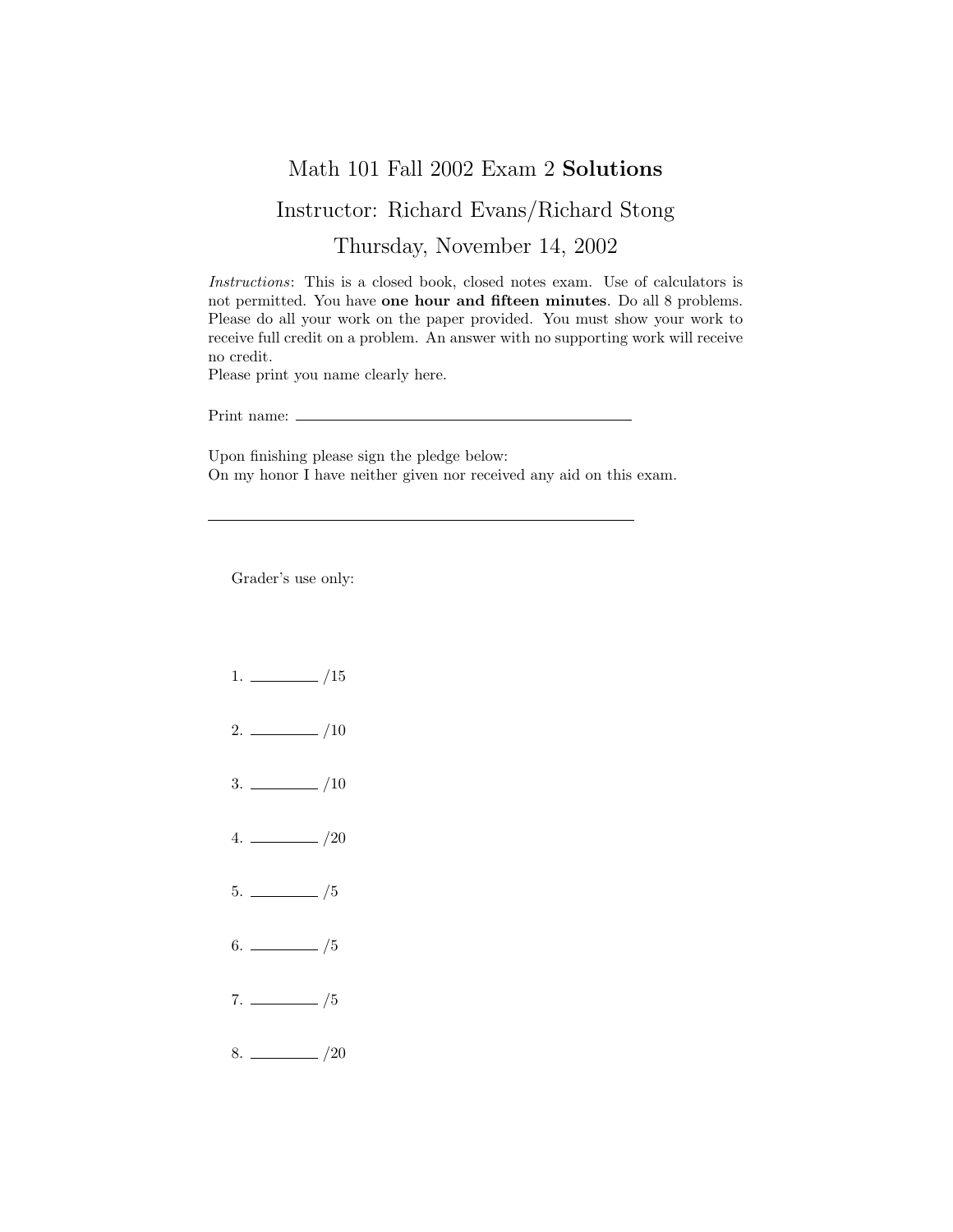- 1. [15 points] Evaluate the following limits, if they exist.
	- (a)  $\lim_{x \to -3} \frac{x^2 + x 6}{x^3 8x + 3}$

This limit is indeterminate of type  $0/0$ , hence L'Hôpital's rule gives

$$
\lim_{x \to -3} \frac{x^2 + x - 6}{x^3 - 8x + 3} = \lim_{x \to -3} \frac{2x + 1}{3x^2 - 8} = \frac{2(-3) + 1}{3(-3)^2 - 8} = -\frac{5}{19}.
$$

(b)  $\lim_{t\to 0} \frac{t-\tan t}{t^3}$ 

This limit is indeterminate of type  $0/0$ , hence applying L'Hôpital's rule three times gives

$$
\lim_{t \to 0} \frac{t - \tan t}{t^3} = \lim_{t \to 0} \frac{1 - \sec^2 t}{3t^2} = \lim_{t \to 0} \frac{-2 \sec^2 t \tan t}{6t}
$$

$$
= \lim_{t \to 0} \frac{-4 \sec^2 t \tan^2 t - 2 \sec^4 t}{6} = \frac{-2}{6} = -\frac{1}{3}.
$$

(c) 
$$
\lim_{x \to 0} (1 + 3x)^{-1/x}
$$

This limit is indeterminate of type  $1^{\infty}$ , hence rearranging and then applying L'Hôpital's gives

$$
\lim_{x \to 0} (1+3x)^{-1/x} = \lim_{x \to 0} \exp\left(\frac{-\ln(1+3x)}{x}\right) = \exp\left(\lim_{x \to 0} \frac{-\ln(1+3x)}{x}\right)
$$

$$
= \exp\left(\lim_{x \to 0} \frac{-\frac{3}{1+3x}}{1}\right) = \exp(-3) = e^{-3}.
$$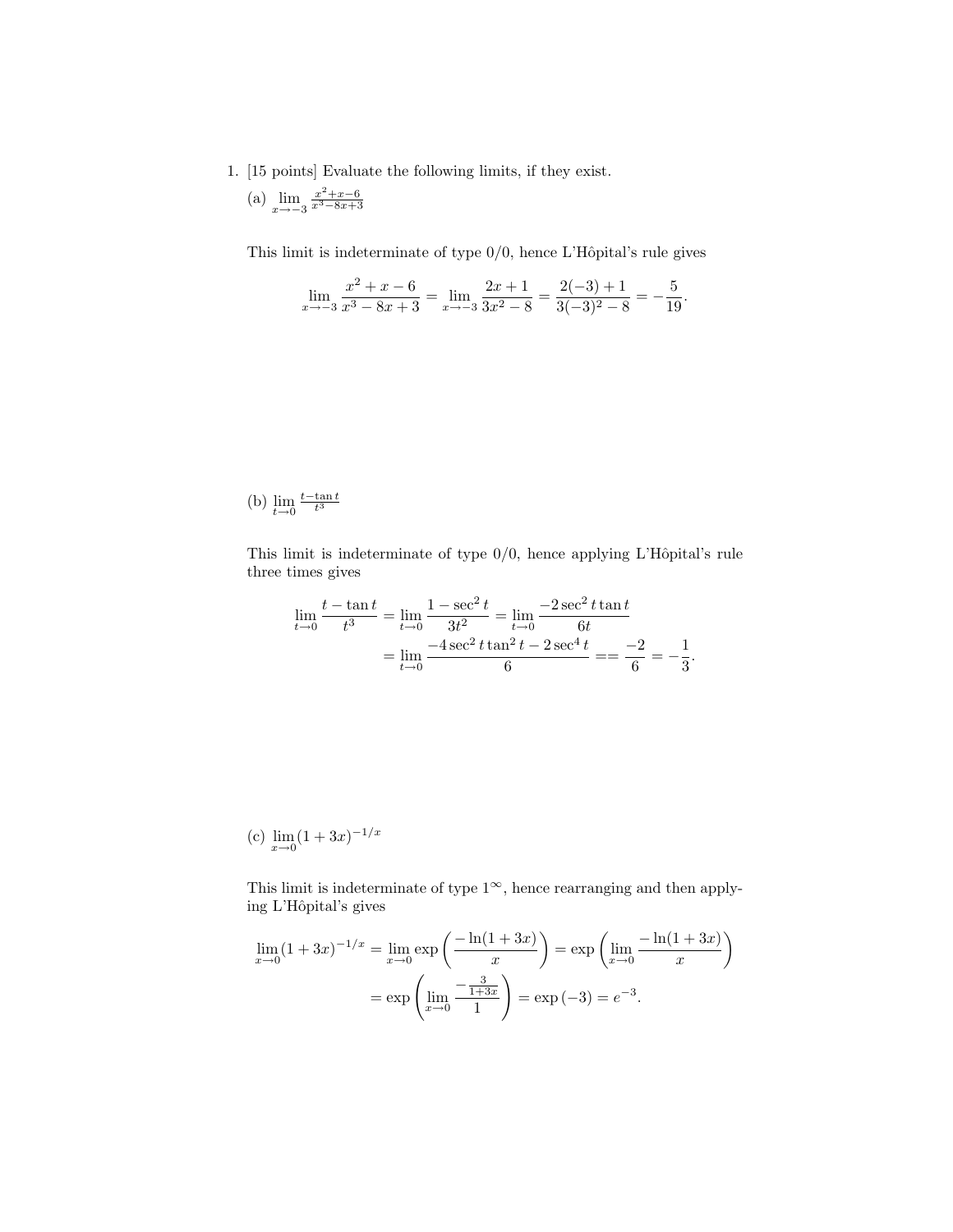2. [10 points] Find the first three derivatives of the function  $f(x) = e^{\cos x}$ .

$$
f'(x) = -\sin x e^{\cos x}
$$
  

$$
f''(x) = -\cos x e^{\cos x} + \sin^2 x e^{\cos x} = (\sin^2 x - \cos x) e^{\cos x}.
$$
  

$$
f'''(x) = (2\sin x \cos x + \sin x) e^{\cos x} + (-\sin^3 x + \sin x \cos x) e^{\cos x}
$$
  

$$
= (-\sin^3 x + 3\sin x \cos x + \sin x) e^{\cos x}.
$$

3. [10 points] A spherical balloon is being inflated at the rate of  $32\pi$  cm<sup>3</sup>/sec. When the radius is 4cm, at what rate is the radius increasing?

Let  $V$  be the volume of the ballon in  $\text{cm}^3$  and  $r$  the radius in  $\text{cm}$ . Measure time in seconds. We are told  $dV/dt = 32\pi$  and we are asked for  $dr/dt$ when  $r = 4$ . The volume and radius are related by

$$
V = 4\pi r^3/3
$$

hence differentiating implicitly

$$
\frac{dV}{dt} = 4\pi r^2 \frac{dr}{dt}
$$

or

$$
\frac{dr}{dt} = \frac{1}{4\pi r^2} \frac{dV}{dt}.
$$

Plugging in  $r = 4$  gives

$$
\left. \frac{dr}{dt} \right|_{r=4} = \frac{1}{64\pi} 32\pi = \frac{1}{2}.
$$

Thus the radius is increasing at 0.5 cm/sec.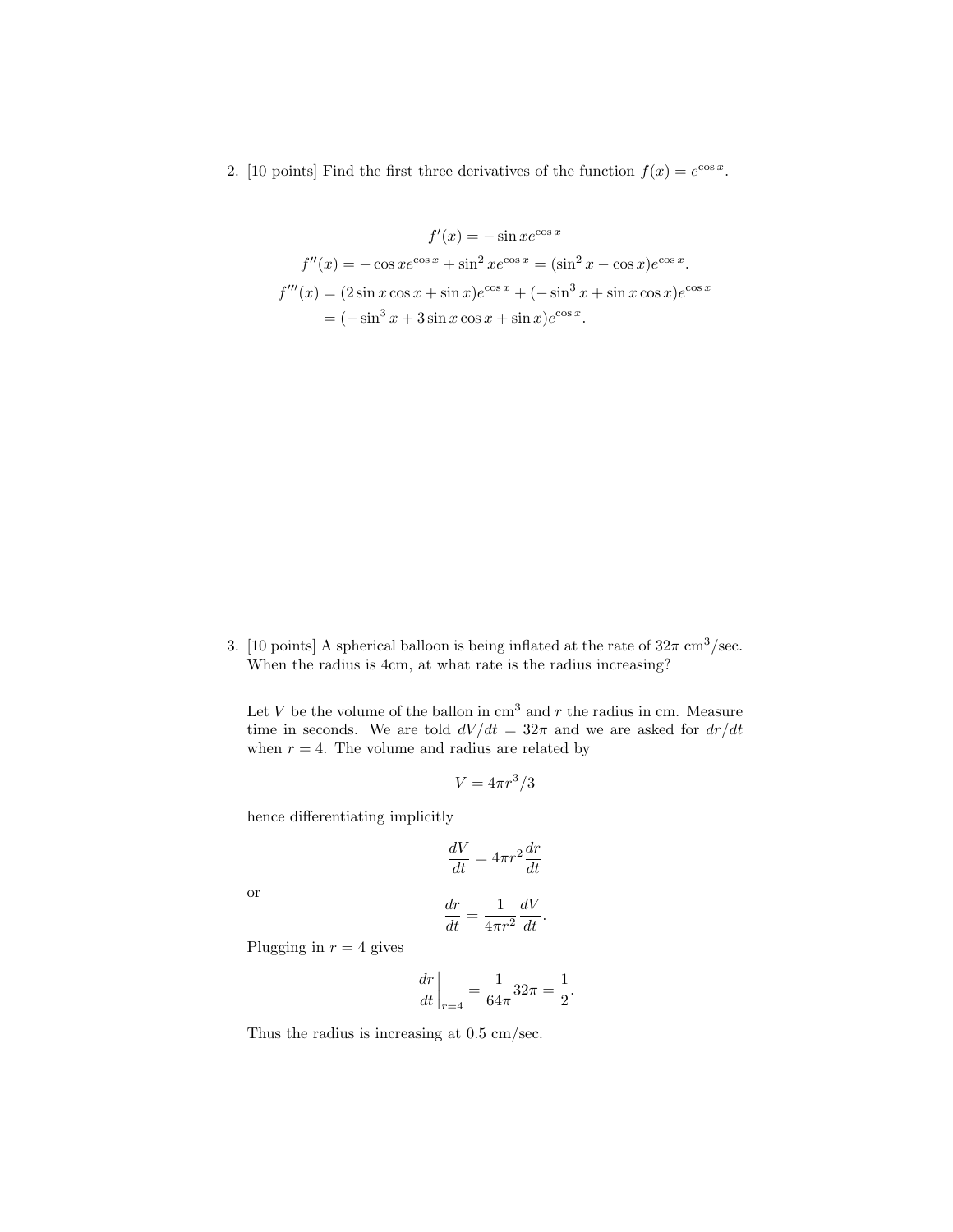4. [20 points] Evaluate the following indefinite integrals:

a. 
$$
\int \frac{3}{(2x+1)^3} dx
$$

$$
\int \frac{3}{(2x+1)^3} dx = \frac{-3}{4(2x+1)^2} + C
$$

b.  $\int 2\cos(3x)(\sin(3x))^4 dx$ 

Substituting  $u = \sin(3x)$ , hence  $du = 3\cos(3x)dx$  gives

$$
\int 2\cos(3x)(\sin(3x))^4 dx = \frac{2}{3}\int u^4 du = \frac{2}{15}u^5 + C = \frac{2}{15}\sin^5(3x) + C.
$$

## c.  $\int \sqrt{x}(1+x^{3/2})^{1/3}dx$

Substituting  $u = 1 + x^{3/2}$ , hence  $du = (3/2)\sqrt{x}dx$  gives

$$
\int \sqrt{x}(1+x^{3/2})^{1/3}dx = \frac{2}{3}u^{1/3}du = \frac{1}{2}u^{4/3} + C = \frac{1}{2}(1+x^{3/2})^{4/3} + C.
$$

Find the value of the following definite integrals:

d. 
$$
\int_1^2 \frac{1+(1/t)}{t^2} dt
$$

$$
\int_{1}^{2} \frac{1 + (1/t)}{t^2} dt = \int_{1}^{2} (t^{-2} + t^{-3}) dt = \left(-\frac{1}{t} - \frac{1}{2t^2}\right)\Big|_{1}^{2}
$$

$$
= \left(-\frac{1}{2} - \frac{1}{8}\right) - \left(-\frac{1}{1} - \frac{1}{2}\right) = \frac{7}{8}.
$$

e.  $\int_0^{\ln 3} \frac{e^x}{1+2}$  $\frac{e^x}{1+2e^x}dx$ 

Substituting  $u = 1 + 2e^x$ , hence  $du = 2e^x dx$ , at  $x = 0$ ,  $u = 3$ , and at  $x = \ln 3$ ,  $u = 7$ , gives

$$
\int_0^{\ln 3} \frac{e^x}{1+2e^x} dx = \frac{1}{2} \int_3^7 \frac{1}{u} du = \frac{1}{2} \ln u \Big|_3^7 = \frac{1}{2} (\ln 7 - \ln 3).
$$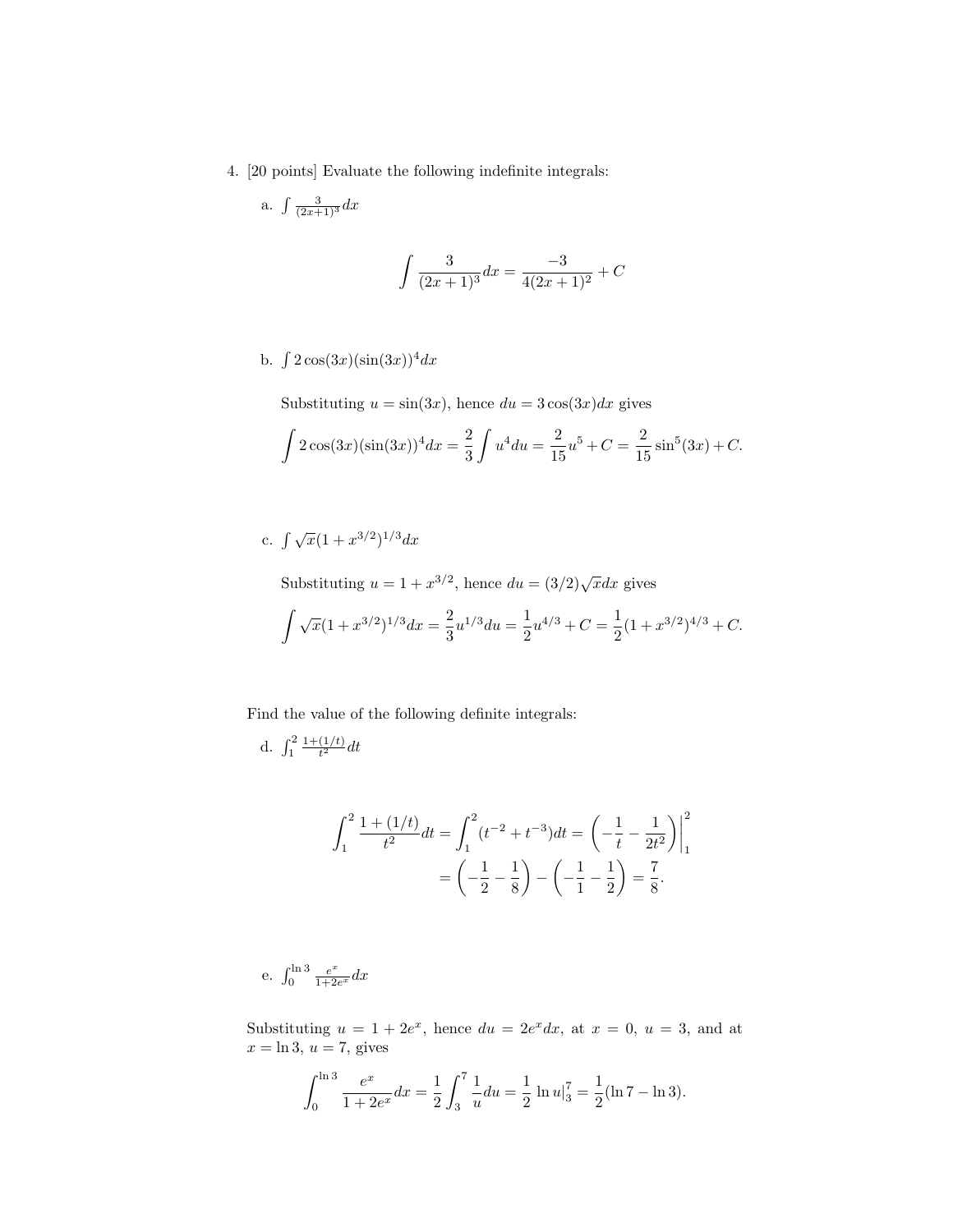5. [5 points] Solve  $\frac{dy}{dx} = (x-1)^9, y(0) = 0$ 

An antiderivative of  $(x-1)^9$  is  $\frac{1}{10}(x-1)^{10}$ , hence  $y(x) = \frac{1}{10}(x-1)^{10} + C$ for some constant C. Plugging in  $x = 0$  gives  $0 = y(0) = \frac{1}{10}(-1)^{10} + C = \frac{1}{10} + C$ . Thus  $C = -\frac{1}{10}$  and  $y(x) = \frac{1}{10}(x - 1)^{10} - \frac{1}{10}$ .

6. [5 points] Differentiate the following function  $f(x) = \int_2^{\sin(x)} (\ln t)^2 dt$ 

Let 
$$
g(u) = \int_2^u (\ln t)^2 dt
$$
, then  $\frac{dg}{du} = (\ln u)^2$  and  $f(x) = g(\sin x)$ . Thus  

$$
\frac{df}{dx} = g'(\sin x) \frac{d \sin x}{dx} = (\ln \sin x)^2 \cos x.
$$

7. [5 points] Express  $\sum_{i=1}^{n} (i+2)(i-1)^2$  as a polynomial in *n*.

Expanding the summand gives  $(i + 2)(i - 1)^2 = i^3 - 3i + 2$ , hence

$$
\sum_{i=1}^{n} (i+2)(i-1)^2 = \sum_{i=1}^{n} (i^3 - 3i + 2) = \sum_{i=1}^{n} i^3 - 3 \sum_{i=1}^{n} i + 2 \sum_{i=1}^{n} 1
$$
  
=  $\left(\frac{1}{4}n^4 + \frac{1}{2}n^3 + \frac{1}{4}n^2\right) - 3\left(\frac{1}{2}n^2 + \frac{1}{2}n\right) + 2n$   
=  $\frac{1}{4}n^4 + \frac{1}{2}n^3 - \frac{5}{4}n^2 + \frac{1}{2}n$ .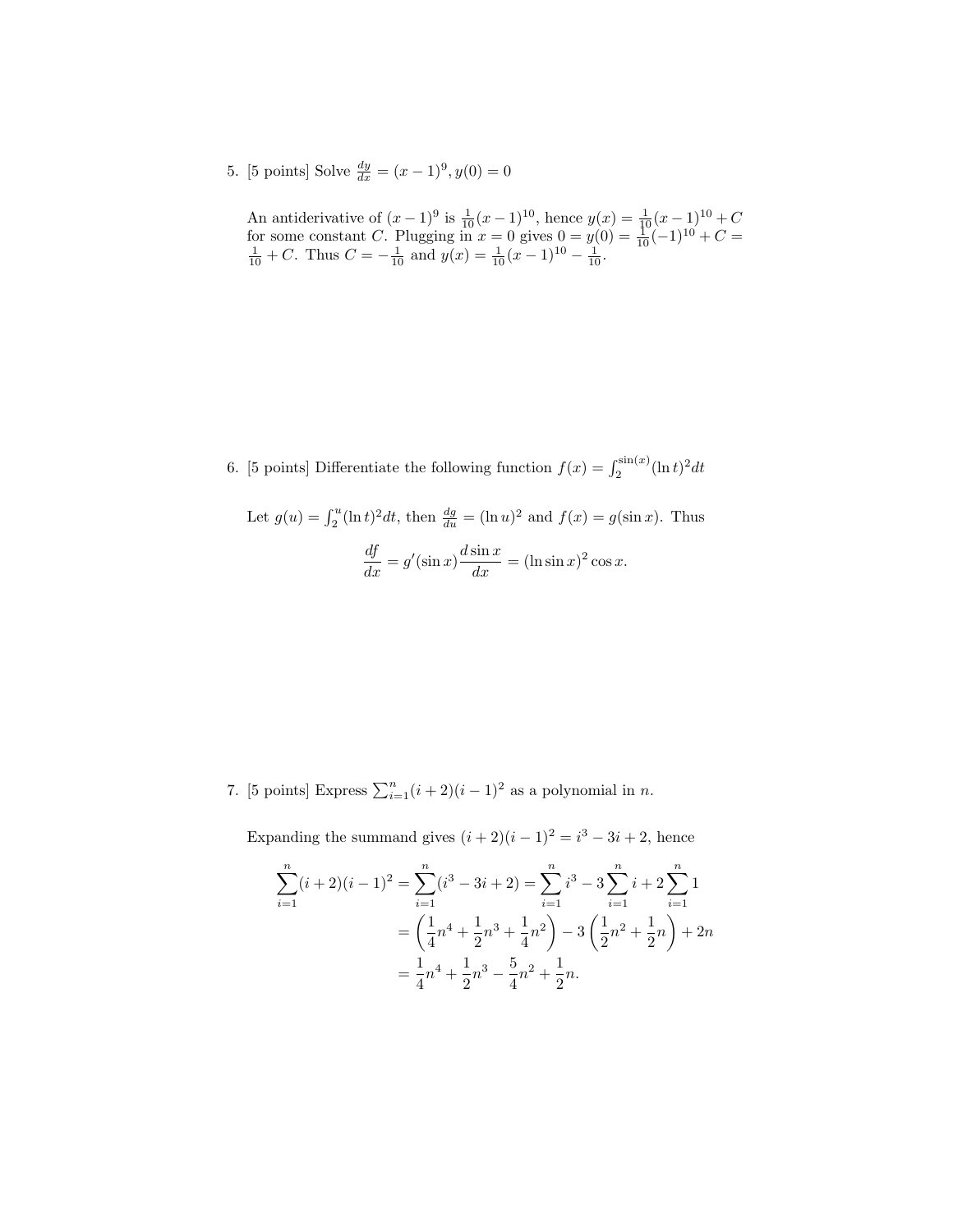8. [20 points] For the function  $f(x) = (x^2 + 7)e^{-x/4}$ , the first two derivatives are  $f'(x) = -\frac{1}{4}(x-1)(x-7)e^{-x/4}$  and  $f''(x) = \frac{1}{16}(x-3)(x-13)e^{-x/4}$ . (a) Find (and justify) all horizontal and vertical asymptotes of the graph  $y = f(x)$ . At the vertical asymptotes compute both the left and right hand limits of  $f(x)$ .

This function is continuous everywhere, hence there are no vertical asymptotes. For horizontal asymptotes we compute

$$
\lim_{x \to \infty} \frac{x^2 + 7}{e^{x/4}} = \lim_{x \to \infty} \frac{2x}{(1/4)e^{x/4}} = \lim_{x \to \infty} \frac{2}{(1/16)e^{x/4}} = 0
$$

and

$$
\lim_{x \to -\infty} \frac{x^2 + 7}{e^{x/4}} = +\infty
$$

Thus there is a horizontal asymptote  $y = 0$  which the graph approaches as x tends to  $+\infty$  only.

(b) Find the intervals on which  $f(x)$  is increasing and those on which it is decreasing.

Since  $x - 1$  is positive exactly for  $x > 1$ ,  $x - 7$  is positive exactly for  $x > 7$ , and  $e^{-x/4}$  is always positive, we see  $f'(x)$  is negative on  $(-\infty, 1)$ and on  $(7, \infty)$  and positive on  $(1, 7)$ . Thus f is increasing on  $[1, 7]$  and is decreasing on  $(-\infty, 1]$  and on  $[7, \infty)$ .

(c) Find the critical points of  $f(x)$  and classify them as local maxima, local minima or neither.

The derivative is always defined and is only zero at  $x = 1$  and at  $x =$ 7, thus these are the critical points. At  $x = 1$ , the function switches from decreasing to increasing, so  $x = 1$  is a local minimum. At  $x = 7$ , the function switches from increasing to decreasing, so  $x = 7$  is a local maximum.

## CONTINUED ON THE NEXT PAGE